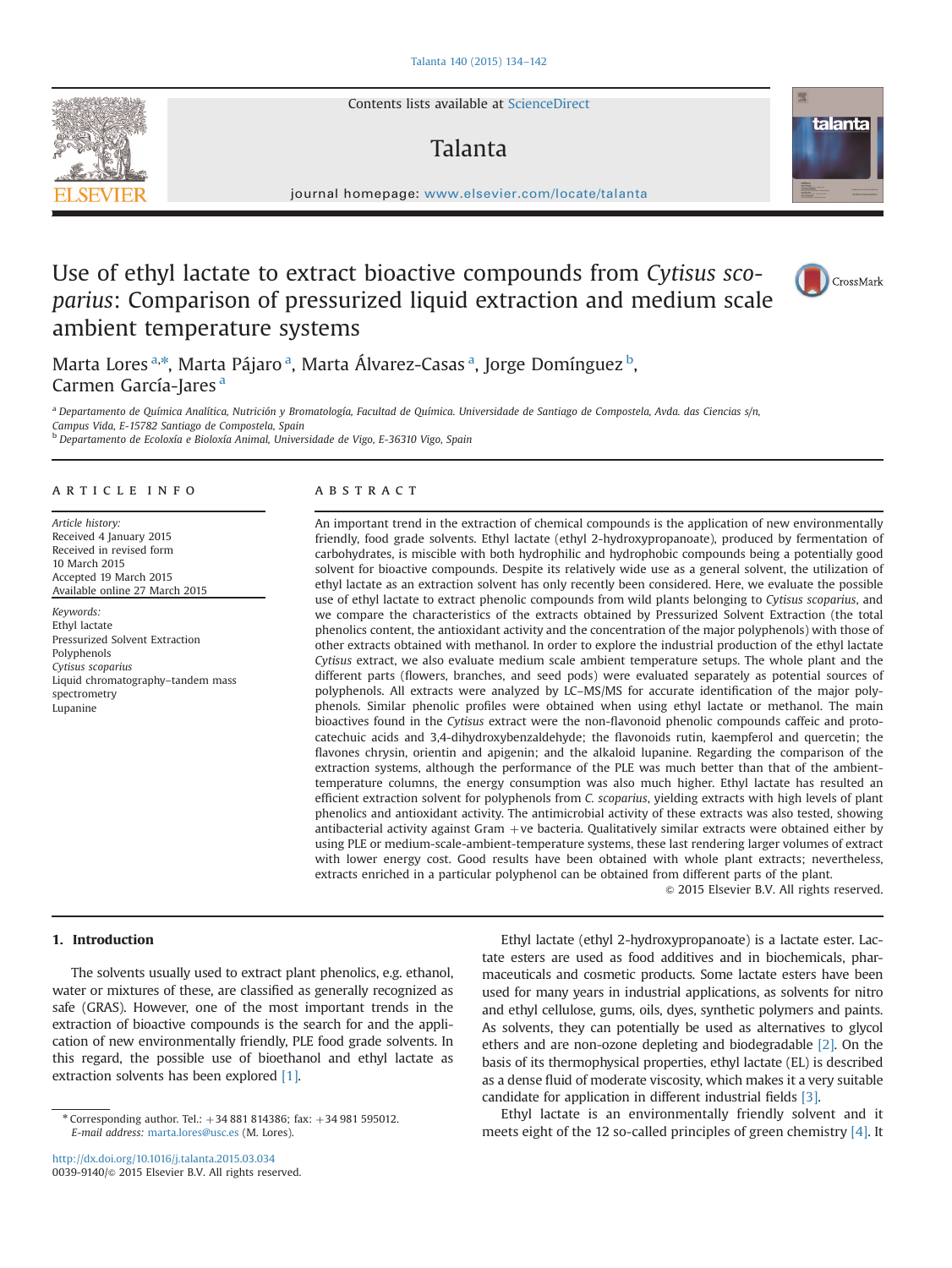<span id="page-1-0"></span>is produced by fermentation of carbohydrate feedstock derived from the corn and soybean industries. The U.S. Food and Drug Administration  $\overline{5}$  and the European Union  $\overline{6}$  have approved its use in food products. It has a relatively high flashpoint and is colorless, environmentally benign, and completely biodegradable (releasing  $CO<sub>2</sub>$  and water) [\[7\]](#page-7-0). It is miscible with both hydrophilic and hydrophobic compounds and it is therefore a potentially good solvent for plant phenolics because of the wide range of polarities of the different families of polyphenols, ranging from benzoic and cinnamic acids to quercetins and other flavonols. In this regard, its possible use as a HPLC mobile-phase modifier has recently been applied [\[8\]](#page-7-0).

Despite its relatively wide use as a general solvent, the utilization of ethyl lactate as an extraction solvent has only recently been considered. Very few applications consider the use of this solvent for Pressurized Solvent Extraction (PLE), and these are related to the extraction of carotenoids from different plant matrixes [\[7,9\]](#page-7-0), the extraction of γ-linolenic acid from Spirulina [\[10\]](#page-7-0), and the fractionation of edible oil compounds (squalene and tocopherol) [\[11,12\].](#page-7-0)

Since its viability for the extraction of polyphenols has not yet been assessed, we evaluate the potential of ethyl lactate to extract plant phenolics from wild shrubs belonging to Cytisus scoparius Link. (family: Leguminosae). These brooms are widely distributed throughout the world, and they are considered a threat to other species in some countries. Cytisus spp. mainly grow in disturbed areas and their presence often favors the rapid spread of fire. The abandonment of large areas of land previously used for agriculture, the large number of forest fires that reduce tree presence (thus enabling the expansion of smaller species) and poorly designed forest campaigns all lead to the deforestation of large areas, which are quickly occupied by these shrubs [\[13\]](#page-7-0). The above factors favor the evaluation of these species as a source of bioactive polyphenols.

On the other hand, the infusion or decoction of leaves or flowers of plants of the genus Cytisus has been and is still being used in traditional medicine, mainly in Southern Europe [\[14](#page-7-0)–[16\]](#page-7-0) and Asia [\[17\].](#page-7-0) The plant is even used in ayurvedic medicine. The health benefits attributed to this ethnopharmacological agent are as diverse (anti-inflammatory, anti-haemorraghic, blood depurative, hypocholesterolemia, diuretic, anti-diabetic, cardiotonic, hepatoprotective, lithotriptic, diseases of the skin, hypnotic and sedative) as its chemical components, i.e. more than 70 phytoconstituents belonging to very different groups such as alkaloids, carotenoids, vitamins, sugars, fatty acids and plant phenolics [\[18\].](#page-7-0)

Recent studies characterizing the polyphenols extracted from Cytisus multiflorus have reported high levels of different families of plant phenolics, particularly flavonols and flavones [\[16\]](#page-7-0) and the individual phenolic composition of an ethanolic extract [\[19\]](#page-7-0). One study examined the carotenoid and flavonoid content of C. scoparius [\[20\]](#page-7-0), but only considered branches; the proposed extraction and fractionation process is a multi-step procedure that produces acetone:water and ethanol:water extracts that do not contain the main polyphenols found in this study. Interestingly, the main goal of the aforementioned study [\[20\]](#page-7-0) was to evaluate the extract for topical application to protect skin. None of the above studies used ethyl lactate as extraction solvent or PSE as an extraction technique.

In this manuscript, we evaluate the possible use of ethyl lactate to extract phenolic compounds from wild plants belonging to C. scoparius, and we compare the characteristics of the extracts obtained by Pressurized Solvent Extraction (the total phenolics content, the antioxidant activity and the concentration of the major polyphenols) with those of other extracts obtained with a more commonly used solvent, methanol. In order to explore the possibilities of an industrial production of the ethyl lactate Cytisus extract, we also evaluated another extraction system. The system is a medium scale ambient temperature setup originally designed to obtain polyphenols from white grape marc as an intermediate step to the final industrial scale, already developed in our research group and protected under patent applications [\[21,22\].](#page-7-0)

### 2. Materials and methods

#### 2.1. Chemicals

The material used as the dispersant phase was washed sea sand (200–300 μm, Scharlau, Barcelona, Spain). The extraction solvents used were ethyl lactate ( $>98\%$ , FCC, FG, by Sigma-Aldrich, Madrid, Spain) and methanol (LC–MS Chromasolv®, Fluka, Madrid, Spain). Formic acid (98–100%) (Merck, Darmstadt, Germany) was used in the chromatographic mobile phase. Ultrapure water was produced in the laboratory with a Milli-Q gradient system (Millipore, Bedford, MA, USA). The Folin&Ciocalteu phenol reagent was obtained from Sigma-Aldrich (Steinheim, Germany). Sodium carbonate (Na<sub>2</sub>CO<sub>3</sub>, Panreac, Castellar del Vallès, Barcelona, Spain) and 2,2-diphenyl-1-picrylhydrazyl (DPPH, Sigma, St. Louis, USA) were used to determine the scavenging activity of the Cytisus extracts.

Pure standards of 3,4-dihidroxybenzaldehyde (34DHBA), caffeic acid, quercetin, isoquercetin (quercetin-3-glucoside) and rutin (quercetin-3-rutinoside) were all supplied by Fluka Chemie GmbH (Steinheim, Germany). Protocatechuic acid was obtained from WI ANALYTIC GmbH; orientin was obtained from Extrasynthese; apigenin was obtained from Carbosynth and chrysin from Alfa Aesar. All standards were purchased with a degree of purity greater than 95%, except isoquercetin (91.1%). [Table 1](#page-2-0) lists the names and CAS numbers of the studied compounds.

Individual standard stock solutions (1000–10,000  $\mu$ g mL<sup>-1</sup>) were prepared in methanol (MS/MS grade). Working solutions in water containing the target analytes  $(10-1000 \text{ ng } \text{mL}^{-1})$  were obtained by appropriate dilution. Stock and working solutions were stored in a freezer at  $-20$  °C and were protected from light.

#### 2.2. Samples

C. scoparius samples were collected locally (Santiago de Compostela, Spain) in spring. The samples were dried at room temperature, by hanging them for several days in a cool, dry place. The whole plants and the different parts (flowers, seeds, pods and branches) were evaluated separately as potential sources of polyphenols. Seeds were discounted for use due to their small size and difficult isolation. The pod samples include the seeds. All data were finally expressed in dry weight (dw).

### 2.3. Pressurized liquid extraction (PLE)

Extractions were performed with an Accelerated Solvent Extractor (ASE 150, Dionex, Co., Sunnyvale, CA, USA), equipped with 10-mL stainless steel cells and 60-mL collection vials. A cellulose filter (Dionex) was placed at each end of the PLE cell. Samples (0.5 g), previously ground in a mortar with the selected dispersant in a ratio 1:2, were placed in the 10 mL extraction cell, to which 1 g of clean sand (200–300 μm grain size, Sigma-Aldrich) had already been added. Any space in the cells was also filled with sand. The cell was tightly closed and placed in the PLE system. Extractions were performed without preheating the cell. The extraction pressure was set to 1500 psi, the flush volume was 60%, and the purge time was set to 100 s. The number of extraction cycles (2 cycles of 5 min each, in static mode) and the need for a cleaning step (discharged) were assessed in preliminary experiments. The extraction temperature was 120 or 180 °C, depending on the experiment. Extraction solvents were hydro-organic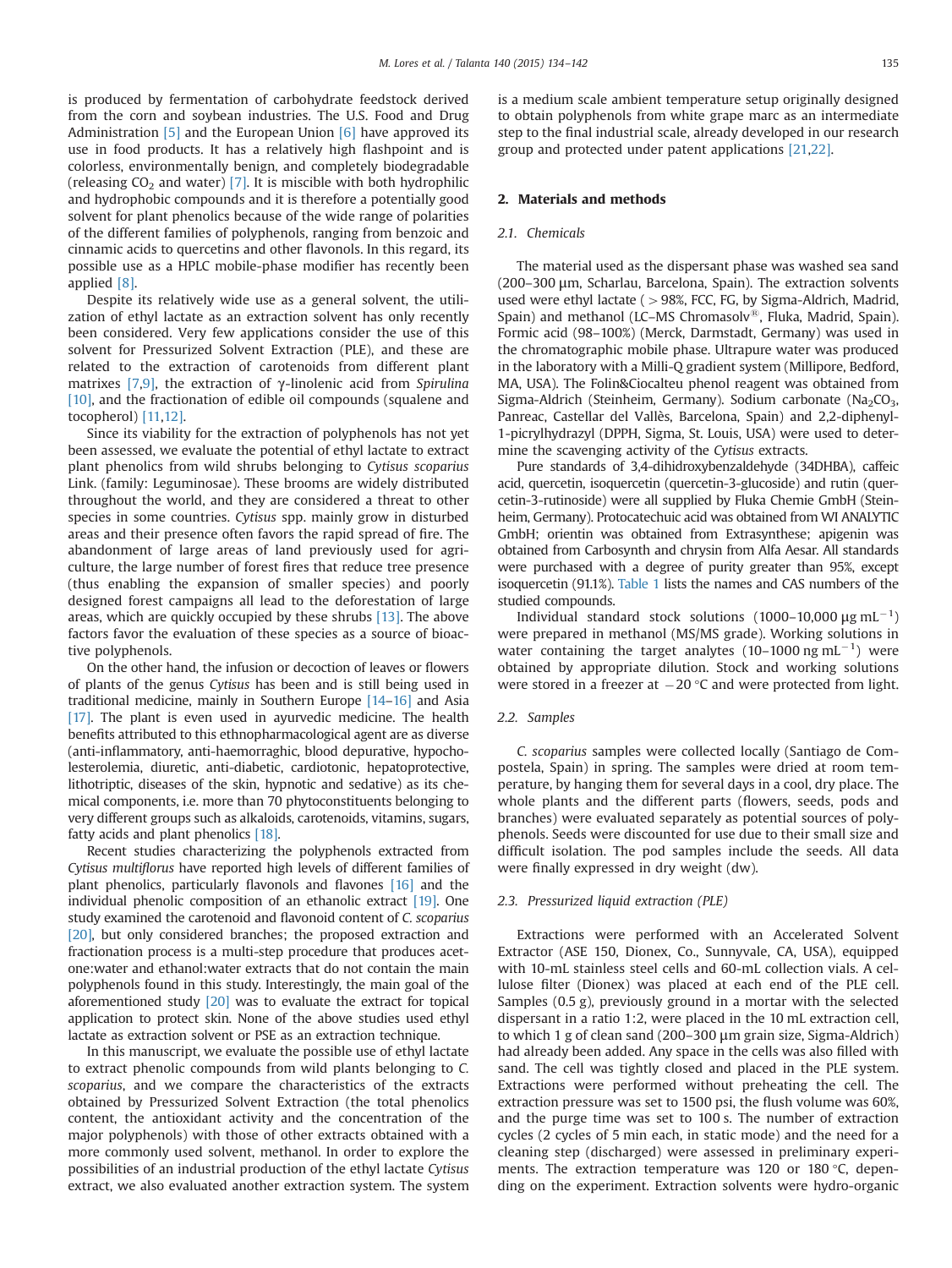## <span id="page-2-0"></span>Table 1

Identities, retention times and MS/MS experimental parameters for the target compounds.

| Peak<br>number | Compound name                                                      |                  | <b>CAS number</b> Retention time<br>(min) | Parent ion (s)<br>(m/z) | (m/z)                  | Product ion (s) Collision energy Tube lens Polarity<br>(eV) | (V)               |                                                       |
|----------------|--------------------------------------------------------------------|------------------|-------------------------------------------|-------------------------|------------------------|-------------------------------------------------------------|-------------------|-------------------------------------------------------|
| $\mathbf{1}$   | Lupanine <sup>a</sup>                                              | 550-90-3         | 2.24                                      | 249                     | 98.1<br>114.0<br>136.0 | 28<br>26<br>26                                              | 100<br>100<br>100 | $\! + \!\!\!\!$<br>$\! + \!\!\!\!$<br>$\! + \!\!\!\!$ |
| $\mathbf{2}$   | Protocatechuic acid (3,4-dihydroxy-<br>benzoic acid) <sup>b</sup>  | $99 - 50 - 3$    | 3.33                                      | 152.976                 | 108.06                 | 26                                                          | 66                |                                                       |
|                |                                                                    |                  |                                           |                         | 109.07                 | 16                                                          | 66                |                                                       |
| 3              | Protocatechualdehyde (3,4-dihidroxy-<br>benzaldehyde) <sup>b</sup> | 139-85-5         | 3.38                                      | 137.069                 | 91.09                  | 24                                                          | 75                |                                                       |
|                |                                                                    |                  |                                           |                         | 92.13                  | 25                                                          | 75                |                                                       |
|                |                                                                    |                  |                                           |                         | 108.13<br>136.11       | 24<br>21                                                    | 75<br>75          |                                                       |
|                |                                                                    |                  |                                           |                         |                        |                                                             |                   |                                                       |
| 4              | Caffeic acid (3,4-dihydroxy-cinnamic<br>$acid$ <sup>b</sup>        | 331-39-5         | 5.37                                      | 178.978                 | 134.01                 | 28                                                          | 102               |                                                       |
|                |                                                                    |                  |                                           |                         | 135.03                 | 19                                                          | 102               |                                                       |
|                |                                                                    |                  |                                           |                         |                        |                                                             |                   |                                                       |
| 5              | Orientin <sup>b</sup>                                              | 60485-60-1       | 7.41                                      | 447.160                 | 327.14<br>327.14       | 23<br>23                                                    | 135<br>135        |                                                       |
|                |                                                                    |                  |                                           |                         | 357.16                 | 22                                                          | 135               |                                                       |
|                |                                                                    |                  |                                           |                         | 357.16                 | 22                                                          | 135               |                                                       |
|                |                                                                    |                  |                                           |                         |                        |                                                             |                   |                                                       |
| 6              | Kaempferol-hexoside <sup>a</sup>                                   | 1108717-10-<br>7 | 8.93                                      | 477.000                 | 283.90                 | 40                                                          | 137               |                                                       |
|                |                                                                    |                  |                                           |                         | 285.00                 | 29                                                          | 137               |                                                       |
|                |                                                                    |                  |                                           |                         |                        |                                                             |                   |                                                       |
| $\overline{7}$ | Isoquercetin (quercetin-glucoside) <sup>b</sup>                    | 482-35-9         | 9.21                                      | 465.076                 | 256.90<br>302.97       | 41<br>14                                                    | 119<br>112        |                                                       |
|                |                                                                    |                  |                                           |                         |                        |                                                             |                   |                                                       |
| 8              | Rutin (quercetin-rutinoside) <sup>b</sup>                          | 153-18-4         | 9.23                                      | 609.182                 | 178.88                 | 44                                                          | 105               |                                                       |
|                |                                                                    |                  |                                           |                         | 270.92                 | 56                                                          | 105               |                                                       |
|                |                                                                    |                  |                                           |                         | 300.01                 | 37                                                          | 105               |                                                       |
|                |                                                                    |                  |                                           |                         |                        |                                                             |                   |                                                       |
| 9              | Quercetin <sup>b</sup>                                             | 117-39-5         | 9.24                                      | 303.098                 | 153.05                 | 33                                                          | 90                |                                                       |
|                |                                                                    |                  |                                           |                         | 229.11                 | 28                                                          | 119               | $\! + \!\!\!\!$                                       |
|                |                                                                    |                  |                                           |                         |                        |                                                             |                   |                                                       |
| 11             | Kaempferol-acetylhexoside <sup>a</sup>                             |                  | 10.48                                     | 489.000                 | 284.00<br>285.00       | 40<br>28                                                    | 127<br>104        |                                                       |
|                |                                                                    |                  |                                           |                         |                        |                                                             |                   |                                                       |
| 10             | Kaempferol <sup>b</sup>                                            | $520 - 18 - 3$   | 13.24                                     | 285.091                 | 185.13                 | 28                                                          | 104               |                                                       |
|                |                                                                    |                  |                                           |                         | 187.14                 | 31                                                          | 104               |                                                       |
|                |                                                                    |                  |                                           |                         | 211.13                 | 31                                                          | 104               |                                                       |
|                |                                                                    |                  |                                           |                         | 239.11                 | 29                                                          | 104               |                                                       |
|                |                                                                    |                  |                                           |                         |                        |                                                             |                   |                                                       |
| $12$           | Apigenin <sup>b</sup>                                              | 520-36-5         | 13.56                                     | 269.098                 | 117.12                 | 37                                                          | 97                |                                                       |
|                |                                                                    |                  |                                           |                         | 149.12                 | 26                                                          | 97                |                                                       |
|                |                                                                    |                  |                                           |                         | 151.06<br>225.14       | 26<br>23                                                    | 97<br>97          | $\overline{\phantom{0}}$<br>$\qquad \qquad -$         |
|                |                                                                    |                  |                                           |                         |                        |                                                             |                   |                                                       |
| 13             | Chrysin <sup>b</sup>                                               | 480-40-0         | 15.46                                     | 253.129                 | 63.20                  | 34                                                          | 89                |                                                       |
|                |                                                                    |                  |                                           |                         | 143.18                 | $30\,$                                                      | 89                |                                                       |
|                |                                                                    |                  |                                           |                         | 145.16                 | 31                                                          | 89                | $\qquad \qquad -$                                     |
|                |                                                                    |                  |                                           |                         | 209.19                 | 24                                                          | 89                | $\qquad \qquad -$                                     |

<sup>a</sup> Identification based on mass spectrum and on literature data.

**b** Identification based on the comparison of the retention time and mass spectrum with those from pure standards.

mixtures containing different proportions of methanol or ethyl lactate. The extracts obtained were made up to a final volume of 25 mL with the corresponding organic solvent and then passed through a 0.45 μm polyvinylidene fluoride (PVDF) filter (Simplepure, USA).

## 2.4. Medium scale ambient temperature systems

To evaluate the possibility of obtaining C. scoparius extracts at ambient temperature and using a scaling-up approach, the following systems were tested: a 35 cm height  $\times$  1.5 cm external diameter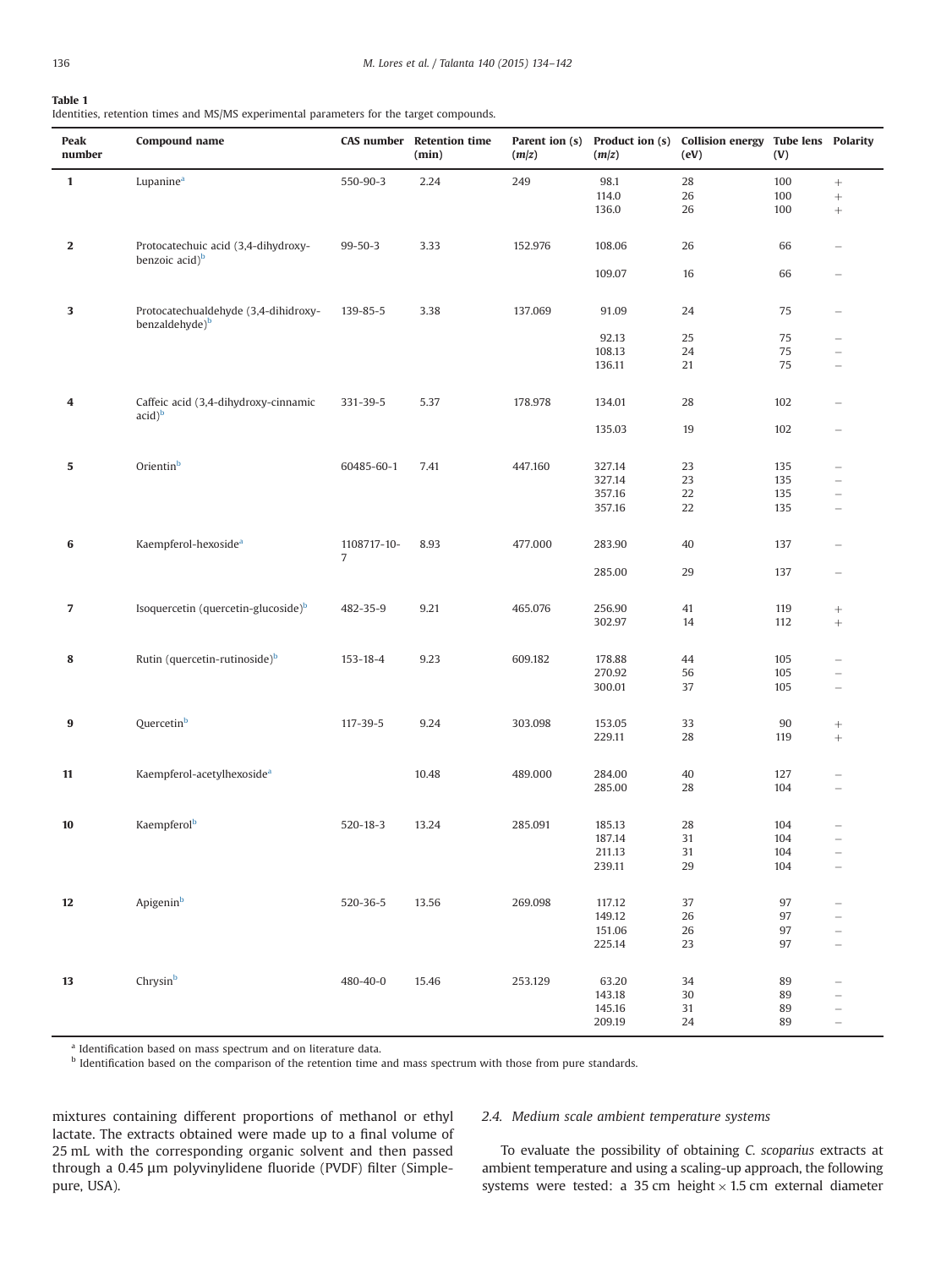<span id="page-3-0"></span>glass column loaded with 20 g of sample (hereafter referred to as  $\times$  40, because the sample load is 40 times the amount used in PLE); and a 20 cm height  $\times$  5 cm external diameter glass column loaded with 50 g of sample (hereafter referred to as  $\times$  100 because the sample load is 100 times the amount used in PLE). The volume of the extracts obtained with the  $\times$  40 column was 50 mL and with the  $\times$  100 column, 150 mL. In each system, the selected amount of sample, previously ground in a mortar with the selected dispersant at a ratio of 1:2, was loaded onto the column, and the selected elution solvent was added and subsequently extracted.

## 2.5. Determination of total polyphenols (TPC)

The total polyphenols content (TPC) of Citysus extracts was determined according to the Folin–Ciocalteu (FC) colorimetric method [\[23\]](#page-7-0). TP contents were quantified from a calibration curve prepared with gallic acid standard solutions at concentrations ranging from 3 to 20 mg L<sup>-1</sup> ( $R^2$  = 0.9982) and expressed as mg of gallic acid equivalents in the liquid extract (mg  $GAE L^{-1}$ ). TP sample concentrations were expressed as mg gallic acid per g of dry weight of the Cytisus sample (mg gallic  $g^{-1}$  dw).

### 2.6. Identification of polyphenols by LC–MS/MS

For accurate identification of the major polyphenols, the extracts were analyzed by LC–MS/MS, in a Thermo Scientific system (San Jose, CA, USA) consisting of a Quantum Access triple quadrupole mass spectrometer equipped with a heated electrospray ionization (HESI) source. A Thermo Scientific Hypersil Gold aQ column (1.9  $\mu$ m, 100 mm  $\times$  2.1 mm) was used at a flow rate of 300  $\mu$ L min<sup>-1</sup> and at 30 °C with an Accela HPLC pump/autosampler. The injection volume was 10 μL. The mobile phase solvents were (A) 0.1% formic acid/water and (B) 0.1% formic acid/ methanol. The mobile phase gradient program started with 5% B, changed to 20% B at 2 min, to 70% B at 15 min and finally to 100% B at 16 min with a 3 min hold step. The entire HPLC with a flow rate of 300  $\mu$ L min<sup>-1</sup> and 30 °C column temperature.

The mass spectrometer and the HESI source were operated as follows: high purity nitrogen (99.9%) was used as sheath gas (at 35 au [arbitrary units]) and auxiliary gas (at 10 au) without ion sweep cone gas; the ion source vaporizer temperature was set to 350 °C; the capillary temperature was 320 °C; and the spray voltage was 3000 V in positive polarity and 2800 V in negative polarity. The ion source discharge current was 4.0 μA for both negative and positive polarities. The peak width was 0.4 Da in Q1 and 0.7 Da in Q3, and the argon pressure in the collision cell (Q2) was set to 0.002 mbar. For LC–MS/MS analysis, all SRM transitions were acquired in only one segment with a cycle time of 0.5 s.

Column effluent was monitored by Selected Reaction Monitoring (SRM). Polyphenols were detected in the negative ion mode thus mainly producing  $[M-H]$  pseudomolecular ions for all the polyphenolic compounds except quercetins and the alkaloid lupanine, which were detected in positive ion mode ([Table 1\)](#page-2-0). The target polyphenols were introduced into the mass spectrometer by flowinjection, and the collision energies of the SRM transitions were optimized for each ([Table 1\)](#page-2-0). An extract of C. scoparius was also directly infused by flow-injection, and three more compounds, namely lupanine, kaempferol-hexoside and kaempferol-acetilhexoside were identified, thus enabling optimization of the corresponding MS parameters. Due to the lack of available standards, these three compounds could not be quantified and their response is shown relative to the most abundant extract obtained (as a percentage). For the other compounds, the first mass transition was used for quantification, and the second and following (where available) were used



Fig. 1. LC–MS/MS reconstructed chromatogram and transition chromatograms for an ethyl lactate-derived extract of C. scoparius pods isolated on a X100 column. Only 12 of the 13 targets are shown because pod samples do not contain kaempferol (see concentrations in [Table 2](#page-5-0)).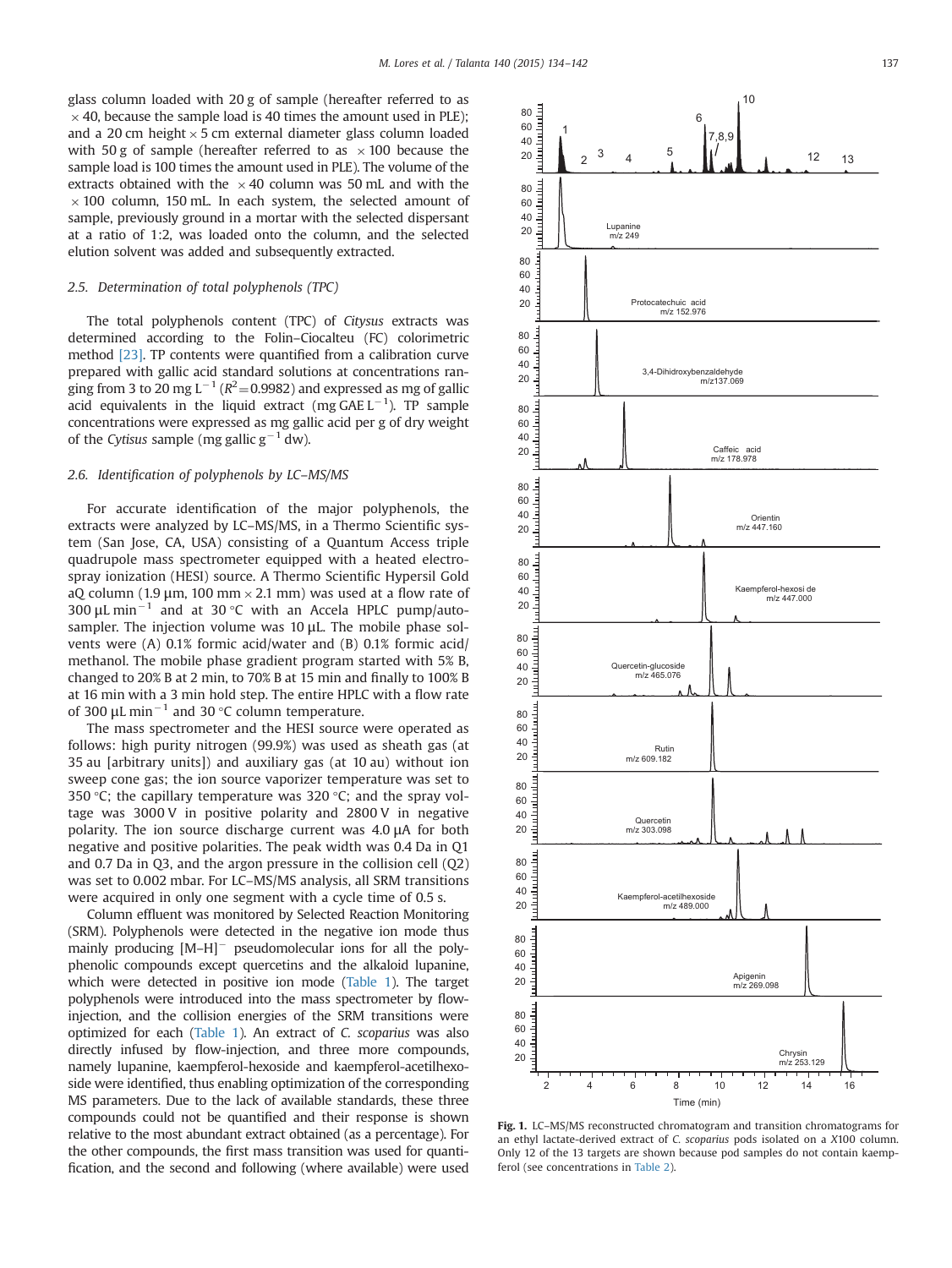for identification/confirmation purposes; when only two transitions were available, the polyphenol identity was confirmed via these transitions and the retention time. Polyphenols were quantified using LC Quan software. External calibration was used for sample quantification. The calibration standards were obtained by serial dilution of a methanolic standard mixture in mobile phase. The linearity was assessed by use of standard solutions of between 10 and  $1000 \text{ ng } mL^{-1}$ .

The chromatographic profile (total ion chromatogram) of an ethyl lactate extract from C. scoparius and the extracted ion chromatograms for the target analytes are shown in [Fig. 1](#page-3-0). The identity of the 13 identified compounds and their retention times are listed in [Table 1](#page-2-0).

#### 2.7. DPPH radical scavenging activity

2,2-Diphenyl-1-picrylhydrazyl (DPPH) scavenging activity was determined using a modified method of Brand-Williams et al. [\[24\]](#page-8-0) against Trolox<sup>®</sup>. Briefly, 0.1 mM DPPH was dissolved in 100% methanol. An aliquot (0.1 mL) of each Cytisus extract was added to 3.9 mL of the methanolic DPPH solution. The mixture was shaken vigorously and allowed to stand at room temperature in the dark for 30 min. The decrease in absorbance of the resulting solution after 30 min was measured at 515 nm. The antiradical activity (AA) was calculated using the following equation  $(y=0.5223x+0.0276;$  $R^2$  = 0.999), obtained from linear regression after plotting the absorbance at 515 nm  $(A_{515})$  of known solutions of Trolox against concentration (0.08–1 mM). The DPPH radical scavenging activity of the extracts was expressed as mM Trolox  $\rm g^{-1}$  of dry weight. The radical stock solution was prepared daily.

## 2.8. Evaluation of the antimicrobial activity

Staphylococcus aureus and Bacillus spp. (Gram+ve bacteria), Escherichia coli (Gram-ve bacteria) and Candida albicans (fungi) were used to evaluate the antibacterial activity of the Cytisus extracts. The culture media used were Luria Broth (LB) medium for bacterial strains and YPD medium for C. albicans. All media were supplemented with 2% agar-agar when required.

Liquid cultures were incubated in a shaker at 37 °C and 200 rpm, apart from C. albicans, which was grown at 28 °C. Solid medium used for bacteriostatic effect assays was supplemented with different final concentrations of the extract obtained in ethyl lactate:water (65:35). To test the bacteriostatic effect and the influence of the vehicle, appropriate quantities of the extract were transferred to different flasks containing 20 mL of melted nutrient agar, to obtain final concentrations ranging from  $1\%$  to  $6\%$  v/v. Control samples were prepared by transferring an equivalent amount of ethyl lactate to 20 mL of melted nutrient agar. The medium was then poured into quadruple sterile Petri dishes. Once solidified, plates were seeded with 50 μl of an overnight culture and incubated at 37 °C for 20-24 h. Cultures growing in nutrient agar plates were used as positive controls. Results are expressed as the minimum inhibitory concentrations (MICs).

#### 3. Results and discussion

#### 3.1. Comparison of ethyl lactate and methanol as extraction solvents

Preliminary tests were performed to assess the potential of ethyl lactate (EL) as an extraction solvent for obtaining polyphenols from C. scoparius, and EL extracts were compared with methanolic extracts obtained under the same conditions. Thus, PLE extractions were carried out with 50% MeOH or 50% EL in water, at a constant temperature of 120 °C. The TPC of both extracts was very similar:  $31.73 \pm$ 

0.016 mg GAE  $g^{-1}$  dw for the hydromethanolic extract and 34.27  $\pm$ 0.008 mg GAE  $g^{-1}$  dw for the ethyl lactate in water elution mixture. The antioxidant activity was also very similar in both extracts:  $3.77 \pm 0.018$  mM Trolox  $g^{-1}$  dw and  $3.83 \pm 0.004$  mM Trolox  $g^{-1}$  dw. Hydroalcoholic mixtures, based on methanol or ethanol, have previously been validated as extraction solvents for polyphenols in studies characterizing other Cytisus species [\[16,19\]](#page-7-0).

Considering the possibility of increasing the extraction temperature when using ethyl lactate as solvent (boiling point at 153 °C compared with 64.7 °C for methanol, both at atmospheric pressure), experiments with this solvent were also carried out at 180 °C, yielding  $61.96 \pm 0.032$  mg GAE g<sup>-1</sup> dw for the TP content and  $6.86 \pm 0.033$  mM Trolox  $g^{-1}$  dw for the antiradical activity. Thus, the values of both parameters were higher when ethyl lactate was used as the solvent; these values were further increased by increasing the extraction temperature. Nevertheless, frequent extraction at high temperatures may damage the stability of the extraction cell joints (although the instrument is guaranteed to work at temperatures up to 200 $\degree$ C). Therefore, in the following studies it was decided to use a temperature of compromise (120 $\degree$ C), far enough from the upper limit of the equipment to prolong the life of consumables thereof, but high enough to ensure an efficient extraction that allows the adequate characterization of the extracts.

[Table 1](#page-2-0) lists the main compounds identified in both extracts by LC–MS/MS. The identity of all but three was confirmed with pure standards; the derivatives of kaempferol (hexoside and acetylhexoside) are proposed based on their mass spectra and literature data [\[16\]](#page-7-0) as well as the identity of the alkaloid lupanine [\[18\]](#page-7-0). The presence of phenolic acids and 34DHBA has already reported for acetone:water and hydroethanolic extracts of C. scoparius branches [\[20\],](#page-7-0) together with the flavonoids rutin, kaempferol and quercetin. Nevertheless, characteristic polyphenols of the genus Cytisus also include other flavonoids, i.e. the flavones chrysin, orientin and api-genin, and several of their derivatives [\[16,19\]](#page-7-0). Flavones were found in this study both in the methanolic and EL extracts, and they appeared in the extracts obtained from the whole plant and from all parts, although with different distributions, as will be shown below. Another bioactive compound, the alkaloid lupanine, was also found in the extracts, indicating that the experimental procedure for extracting polyphenols is also useful for obtaining substances belonging to other chemical families.

The similarity of the phenolic profile of the extracts obtained using mixtures of water with methanol or EL is of interest, because EL has potential industrial uses  $[4]$  in the food, cosmetics and even pharmaceutical [\[25\]](#page-8-0) sectors. However, the methanolic extracts cannot be used, because the use of methanol is banned or limited in these industrial sectors. Moreover, none of the reported compositions of the hydroalcoholic extracts [\[16](#page-7-0),[19,20\]](#page-7-0) included the above-mentioned flavones and the flavonols, phenolic acids and aldehydes together.

## 3.2. Comparison of whole plants and different parts as sources of bioactive polyphenols

Separate study of the polyphenolic contents of the different parts of the plant (branches, pods and flowers) and the whole plant was performed. The extracts were first obtained by PLE and then by using the medium scale ambient temperature systems under the conditions described in the materials and method section.

#### 3.2.1. PLE

Two different compositions of the extraction solvent were initially evaluated: 65% of EL in water and 100% of EL, for comparison of the properties of a totally organic extract and a hydroorganic extract. The TPC and the antioxidant activity of the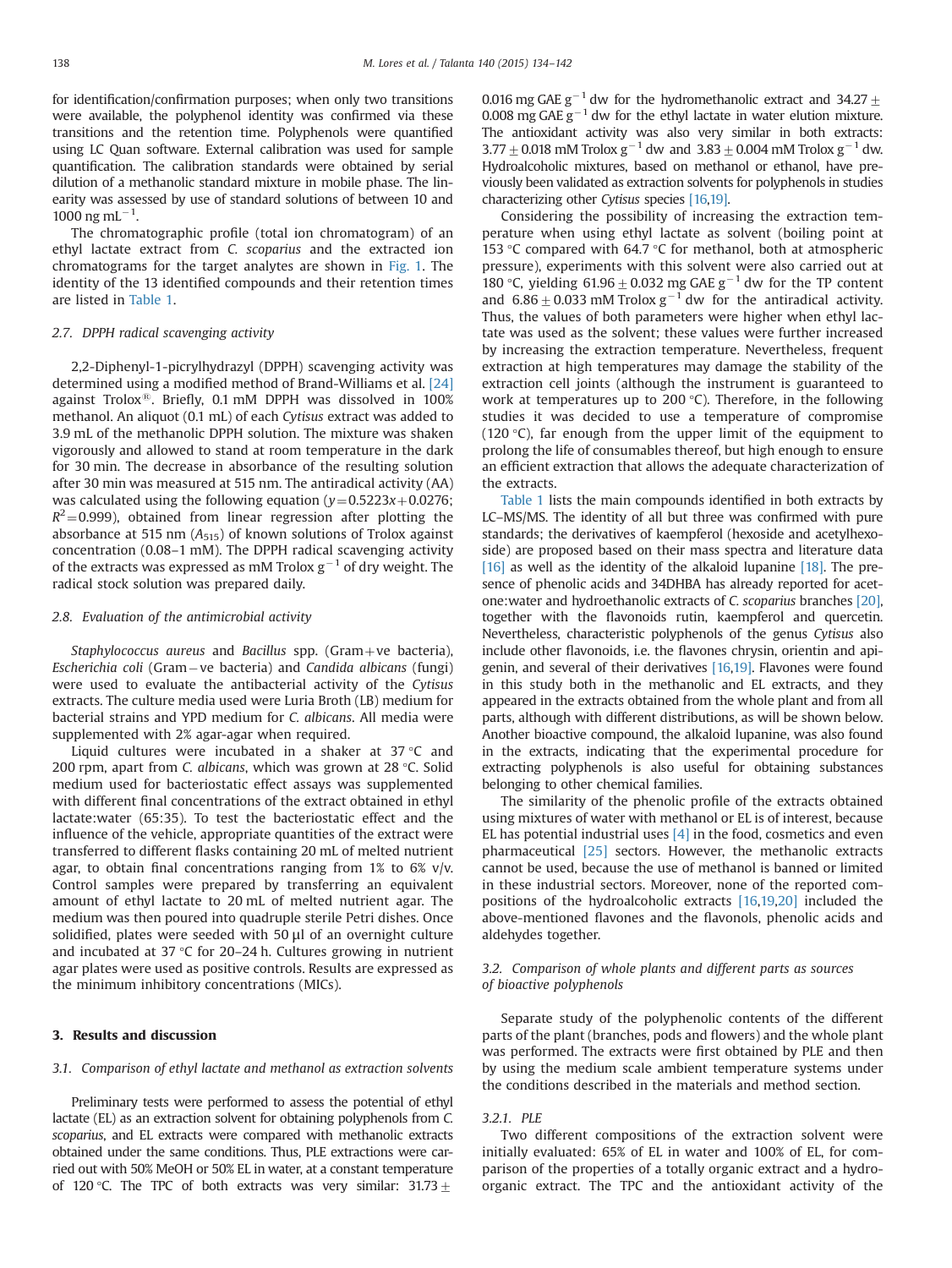<span id="page-5-0"></span>

Fig. 2. Comparison of the antioxidant activities (upper axis) and total polyphenols content (lower axis) of PLE extracts from C. scoparius, obtained with different compositions of the extraction solvent (organic or hydro-organic).

Table 2

Concentration of the individual polyphenols (ppb  $\mu$ g L<sup>-1</sup>) and extraction efficiency (data expressed by dry weight) in the PLE extracts and in the extracts obtained by means of medium-scale-ambient-temperature systems.

| <b>Extraction system</b> | Raw material      |                          |                     |                                                      |                |                          |                     |           |                   |                          |                     |                          |                   |                          |                     |           |
|--------------------------|-------------------|--------------------------|---------------------|------------------------------------------------------|----------------|--------------------------|---------------------|-----------|-------------------|--------------------------|---------------------|--------------------------|-------------------|--------------------------|---------------------|-----------|
|                          | Pods              |                          |                     | <b>Flowers</b>                                       |                |                          | <b>Branches</b>     |           |                   | <b>Whole plant</b>       |                     |                          |                   |                          |                     |           |
|                          | $\mu g \; L^{-1}$ | SD                       | $\mu g\;g^{-1}\;dw$ | <b>SD</b>                                            | $\mu g L^{-1}$ | <b>SD</b>                | $\mu g\ g^{-1}\ dw$ | <b>SD</b> | $\mu g \; L^{-1}$ | SD                       | $\mu g\ g^{-1}\ dw$ | <b>SD</b>                | $\mu g \; L^{-1}$ | <b>SD</b>                | $\mu g\ g^{-1}\ dw$ | <b>SD</b> |
| <b>PLE</b>               |                   |                          |                     |                                                      |                |                          |                     |           |                   |                          |                     |                          |                   |                          |                     |           |
| 3.4-DHBA                 | 2199              | 343                      | 110                 | 17                                                   | 374            | 13                       | 18.7                | 0.6       | 313               | 43                       | 15.7                | 2.2                      | 388               | 16                       | 19.4                | 0.8       |
| Caffeic Acid             | 447               | 18                       | 22.3                | 0.9                                                  | 176            | 20                       | 8.80                | 0.99      | 30                | $\mathbf{1}$             | 1.50                | 0.06                     | 85                | 10                       | 4.26                | 0.50      |
| Protocatechuic           | 465               | 71                       | 23.2                | 3.6                                                  | 59             | 8                        | 2.93                | 0.42      | 231               | 40                       | 11.5                | 2.0                      | 106               | 5                        | 5.30                | 0.27      |
| Chrysin                  | 409               | 38                       | 20.5                | 1.9                                                  | 3434           | 154                      | 172                 | 8         | 556               | 34                       | 27.8                | 1.7                      | 2381              | 169                      | 119                 | 8         |
| Apigenin                 | 74                | 4                        | 3.72                | 0.19                                                 | 316            | 28                       | 15.8                | 1.4       | 136               | $\overline{4}$           | 6.81                | 0.19                     | 258               | 40                       | 12.9                | 2.0       |
| Orientin                 | 4396              | 318                      | 220                 | 16                                                   | 712            | 66                       | 35.6                | 3.3       | 78                | 13                       | 3.91                | 0.64                     | 98                | 6                        | 4.88                | 0.30      |
| Kaempferol               | 6186              | 300                      | 309                 | 15                                                   | nd             | $-$                      | nd                  | $\equiv$  | nd                | $\overline{\phantom{a}}$ | nd                  | $\overline{\phantom{0}}$ | nd                | ÷.                       | nd                  |           |
| Q-3-glucoside            | 3.7               | 0.2                      | 0.19                | 0.01                                                 | 4838           | 508                      | 242                 | 25        | nd                | $\overline{\phantom{a}}$ | nd                  | $\overline{a}$           | 1254              | 232                      | 62.7                | 11.6      |
| Rutin                    | nd                | $\overline{\phantom{0}}$ | nd                  | $\overline{\phantom{0}}$                             | 11246          | 820                      | 562                 | 41        | 27                | 1                        | 1.34                | 0.07                     | 2200              | 417                      | 110                 | 21        |
| Quercetin                | 445               | 43                       | 22.2                | 2.2                                                  | 4383           | 476                      | 219                 | 24        | 12                | $\overline{2}$           | 0.61                | 0.10                     | 1400              | 281                      | 70.0                | 14.0      |
| $\times 100$             |                   |                          |                     |                                                      |                |                          |                     |           |                   |                          |                     |                          |                   |                          |                     |           |
| 3.4-DHBA                 | 5974              | 347                      | 17.9                | 1.0                                                  | 776            | 55                       | 2.33                | 0.17      | 744               | 151                      | 2.23                | 0.45                     | 720               | 83                       | 2.16                | 0.25      |
| Caffeic Acid             | 1110              | 163                      | 3.33                | 0.49                                                 | 5658           | 497                      | 17.0                | 1.5       | 855               | 29                       | 2.57                | 0.09                     | 2518              | 164                      | 7.56                | 0.49      |
| Protocatechuic           | 5393              | 339                      | 16.2                | 1.0                                                  | 565            | 35                       | 1.69                | 0.10      | 93                | 12                       | 0.28                | 0.04                     | 158               | 17                       | 0.47                | 0.05      |
| Apigenin                 | 1079              | 37                       | 3.24                | 0.11                                                 | 3782           | 144                      | 11.3                | 0.4       | 2348              | 214                      | 7.04                | 0.64                     | 3160              | 250                      | 9.48                | 0.75      |
| Orientin                 | 28,450            | 1987                     | 86.5                | 6.0                                                  | 9511           | 349                      | 28.7                | 1.0       | 829               | 50                       | 2.49                | 0.15                     | 4742              | 369                      | 14.2                | 1.1       |
| Chrysin                  | 10,462            | 172                      | 31.4                | 0.5                                                  | 15,291         | 375                      | 45.9                | 1.1       | 6113              | 706                      | 18.3                | 2.1                      | 13,879            | 1557                     | 41.6                | 4.7       |
| Kaempferol               | 10,647            | 2146                     | 31.9                | 6.4                                                  | nd             | $\equiv$                 | nd                  | $\equiv$  | nd                | $\overline{\phantom{a}}$ | nd                  | $\equiv$                 | nd                | ÷                        | nd                  | $=$       |
| Q-3-glucoside            | nd                | $\overline{a}$           | nd                  | ÷                                                    | 81437          | 4526                     | 244                 | 14        | 118               | 15                       | 0.35                | 0.05                     | 26,660            | 2211                     | 80.0                | 6.6       |
| Rutin                    | nd                | $\overline{\phantom{0}}$ | nd                  | $\overline{a}$                                       | 49926          | 1596                     | 150                 | 5         | 459               | 62                       | 1.38                | 0.19                     | 26,238            | 912                      | 78.7                | 2.7       |
| Quercetin                | 2826              | 143                      | 8.48                | 0.43                                                 | 64332          | 3198                     | 193                 | 10        | 2424              | 127                      | 7.27                | 0.38                     | 19,899            | 2810                     | 59.7                | 8.4       |
| $\times 40$              |                   |                          |                     |                                                      |                |                          |                     |           |                   |                          |                     |                          |                   |                          |                     |           |
| 3.4-DHBA                 | nm                | $\qquad \qquad -$        | nm                  | $\overline{\phantom{0}}$                             | 1352           | 100                      | 3.38                | 0.25      | 1482              | 249                      | 3.71                | 0.62                     | 952               | 187                      | 2.38                | 0.47      |
| Caffeic Acid             | nm                | $\overline{\phantom{m}}$ | nm                  | $\qquad \qquad -$                                    | 1555           | 105                      | 3.89                | 0.26      | 280               | 38                       | 0.70                | 0.09                     | 579               | 26                       | 1.45                | 0.06      |
| Protocatechuic           | nm                | $\overline{\phantom{m}}$ | nm                  | $\qquad \qquad -$                                    | 178            | 13                       | 0.45                | 0.03      | 240               | 21                       | 0.60                | 0.05                     | 181               | 8                        | 0.45                | 0.02      |
| Apigenin                 | nm                | $\qquad \qquad -$        | nm                  | $\overline{\phantom{0}}$                             | 1241           | 149                      | 3.10                | 0.37      | 107               | 21                       | 0.27                | 0.05                     | 440               | 87                       | 1.10                | 0.22      |
| Chrysin                  | nm                | $\overline{\phantom{a}}$ | nm                  | $\qquad \qquad -$                                    | 6668           | 162                      | 16.7                | 0.4       | 143               | 26                       | 0.36                | 0.06                     | 1271              | 125                      | 3.18                | 0.31      |
| Orientin                 | nm                | $\overline{\phantom{a}}$ | nm                  | $\overline{\phantom{0}}$                             | 4857           | 346                      | 12.1                | 0.9       | 500               | 59                       | 1.25                | 0.15                     | 1751              | 313                      | 4.38                | 0.78      |
| Kaempferol               |                   |                          |                     |                                                      |                | $\overline{\phantom{a}}$ | nd                  |           | nd                | $\overline{\phantom{a}}$ | nd                  |                          | nd                | $\overline{\phantom{0}}$ |                     |           |
|                          | nm                | $\overline{\phantom{m}}$ | nm                  | $\overline{\phantom{m}}$<br>$\overline{\phantom{0}}$ | nd<br>40,777   | 5636                     | 102                 | 14        | 225               | 39                       | 0.56                | 0.10                     | 9217              | 1269                     | nd<br>23.0          | 3.2       |
| Q-3-glucoside            | nm                | $\overline{\phantom{m}}$ | nm                  |                                                      |                |                          | 141                 | 19        | 94                | 17                       | 0.24                |                          | 3703              | 588                      | 9.26                | 1.47      |
| Rutin                    | nm                | $\overline{\phantom{0}}$ | nm                  | $\qquad \qquad -$                                    | 56,204         | 7700                     |                     |           |                   | 17                       |                     | 0.04                     |                   |                          |                     |           |
| Quercetin                | nm                | $\qquad \qquad -$        | nm                  | $\qquad \qquad -$                                    | 37,959         | 5689                     | 94.9                | 14.2      | 280               |                          | 0.70                | 0.04                     | 4603              | 673                      | 11.5                | 1.7       |

 $a$  nd = Not detected; nm = not measured; (-) SD missing values associated with not detected or not measured parameters.

extracts were much higher when a mixture of ethyl lactate and water was used as solvent (Fig. 2), independent of the raw material used to obtain the extract (part of the plant or the whole plant). The polarity of the EL is around 0.8 relative to that of water, 1.0 [\[26\].](#page-8-0) The molecular structure of EL offers diverse solvent properties that may cover a large number of solutes [\[27\]](#page-8-0). Thus, the EL: H2O mixture will cover a wider range of polarities for polyphenol extraction, in particular increasing the potential extraction of the more polar compounds (e.g. benzoic and cinnamic acids). The viscosity of the solvent mixture is also lower than that of the 100% EL, thus improving the penetration and solubilization capacities of the extraction solvent and increasing the diffusion rates. A detailed study of the viscosity of this solvent has been carried out [\[3\]](#page-7-0). The LC–MS/MS analysis of the PLE extracts revealed different polyphenol contents as a function of the plant part considered (Table 2). Regarding the flavones, orientin is the most abundant and is characteristic of the pods; chrysin is the second most abundant flavone and is mainly found in the flowers along with apigenin, although this appears at a much lower concentration. The distribution of flavonols and their derivatives is even more specific to each plant part: rutin is the most abundant flavonol in PLE extracts and it is found in flowers. The flowers also contain appreciable amounts of quercetin and isoquercetin, but no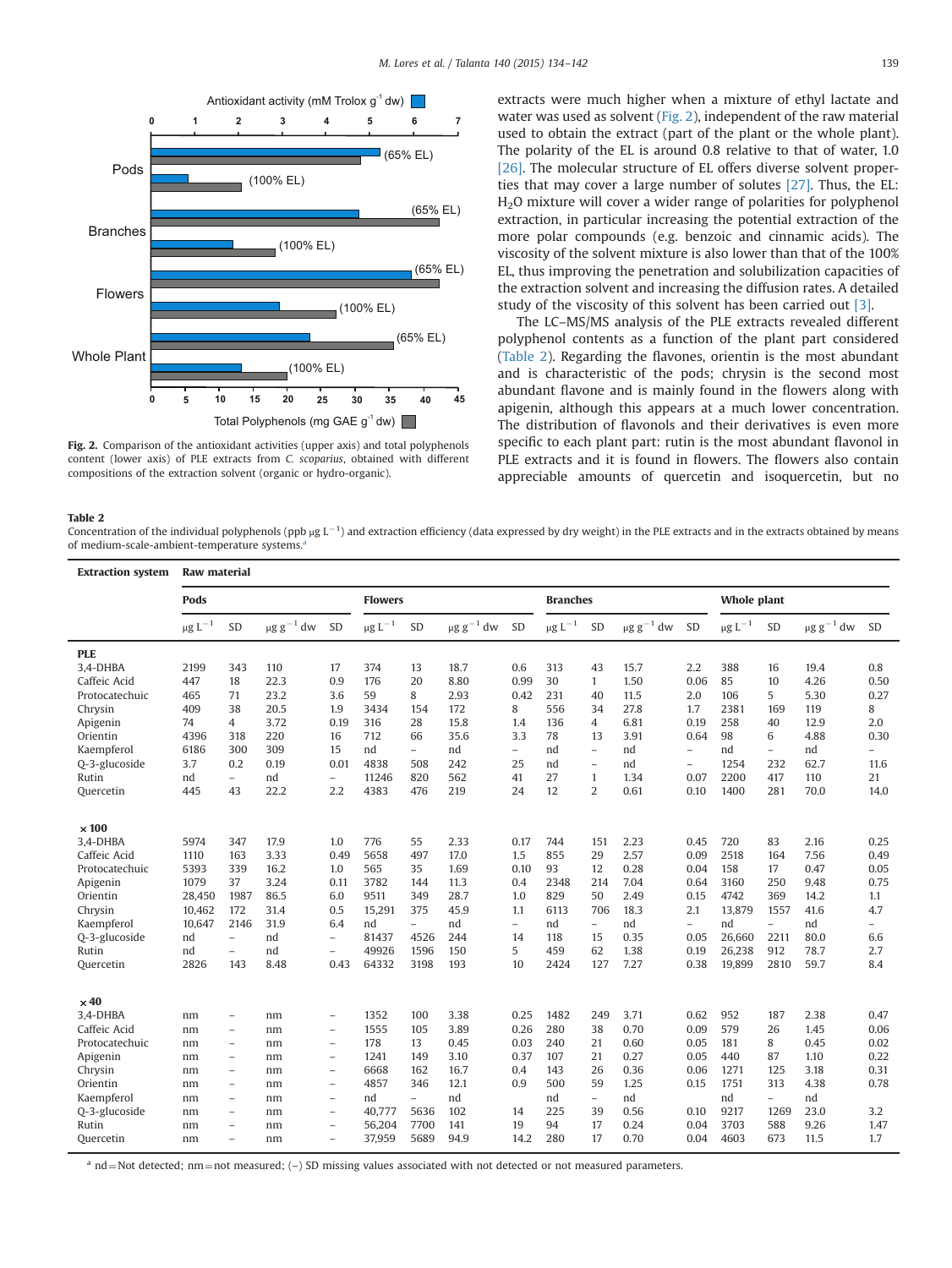kaempferol, which is only found in the pods. The pods do not contain any rutin or isoquercetin and only contain small amounts of quercetin. The whole plant shows a more homogeneous distribution of all flavonols except kaempferol, because the plants were collected before fruiting (with no pods in the samples). Branches are not a useful source of flavonols or their derivatives. Regarding the non-flavonoid polyphenols, 34DHBA is almost one order of magnitude more abundant in pods than the phenolic acids caffeic and protocatechuic; all of these compounds are more abundant in pods than in any other part of the plant. The relative response of the three compounds for which standards are not available is as follows: the quinolizidine alkaloid lupanine is found in branches and to a much lesser extent in flowers, and is almost nonexistent in pods. The flavonol derivatives kaempferol-hexoside and kaempfererol-acetylhexoside are found in proportions higher than 80% in branches, flowers and whole plants, while the pods do not contain these compounds. The latter two compounds have previously been described in C. multiflorus flowers [\[16\]](#page-7-0).

All extracts obtained by PLE showed attractive characteristics from the point of view of their potential industrial applications. However, one of the disadvantages of this technique is the difficulty in scaling it up. Although fully automated instruments are available for carrying out unattended extraction of up to 24 samples simultaneously, the price of the equipment and the energetic consumption requirements make consideration of alternative extraction systems essential.

#### 3.2.2. Medium scale ambient temperature systems

Given the aforementioned findings, the same approach (extraction with the hydro-organic mixture of 65% EL in water) was implemented in a series of experiments designed to develop a profitable scaled procedure to obtain EL-derived Cytisus extracts at ambient temperature to evaluate the potential for industrial exploitation of these extracts.

Two different extraction column systems with different sample loads were used:  $\times$  40 and  $\times$  100 (as described in [Section 2\)](#page-1-0). [Table 2](#page-5-0) summarizes the concentration of the individual polyphenols obtained with both setups, together with that obtained in the PLE experiments, differentiated by the part of the plant used as the raw starting material. The values indicate the amounts of the different polyphenolic compounds contained in the liquid extracts obtained by the different techniques tested, considering the potential use of the extracts directly in the liquid state. It should be emphasized that the columns ( $\times$  40 and  $\times$  100) yield extract volumes that are respectively twice and six times the volume obtained by PLE. Thus, for comparison of the extraction efficiencies, data were also expressed in dry weight [\(Table 2\)](#page-5-0), as very different quantities of raw materials were processed in the different extraction systems.

Although the extraction performance of the PLE technique was much better than that of the ambient-temperature columns [\(Table 2,](#page-5-0) Fig. 3), the energy consumption was much higher. The possibility of obtaining large amounts of the extracts is limited by the difficulties in scaling up the PLE process, as already mentioned. Nevertheless, Fig. 3 clearly shows that the phenolic composition profiles obtained by means of the medium scale ambient temperature systems are equivalent to those achieved by PLE, irrespective of the part of the plant processed. We have combined all minority compounds to highlight this idea; however, the individual concentrations are shown in [Table 2](#page-5-0). Flowers and whole plants (Fig. 3) show very similar profiles; however, strict comparison reveals that less 34DHBA was extracted from branches by the  $\times$  100 column, and less apigenin than expected was extracted with the  $\times$ 40 column. Because of an insufficient amount of sample, no  $\times$  40 data is included in Fig. 3, which also shows the phenolic content of the pods; nevertheless, qualitatively very similar polyphenolic profiles were obtained by PLE and with the  $\times$  100 column.

This same scaling up approach was previously used by our research group to evaluate the production of polyphenols from white grape marc. Adaptation from the  $\times 100$  column to an industrial column is straightforward and the proposed process, protected under patent [\[21,22\],](#page-7-0) is currently being used by a company producing natural ingredients for cosmetics. The processing of other materials such as C. scoparius (whole plants or parts) opens up new possibilities for obtaining extracts that are rich in certain polyphenols in particular or the full range of polyphenols associated with this plant species.

## 3.2.3. Properties of the main plant phenolics found in C. scoparius extracts

[Table 2](#page-5-0) and Fig. 3 summarize the main polyphenolic components of each plant part. Although all the polyphenols identified are associated with health benefits, some of the compounds are of particular interest.

Thus, flowers yield extracts rich in rutin, quercetin and isoquercetin. Rutin can interact with free radicals and various protein systems to exhibit antioxidant, anti-inflammatory, anti-allergy and

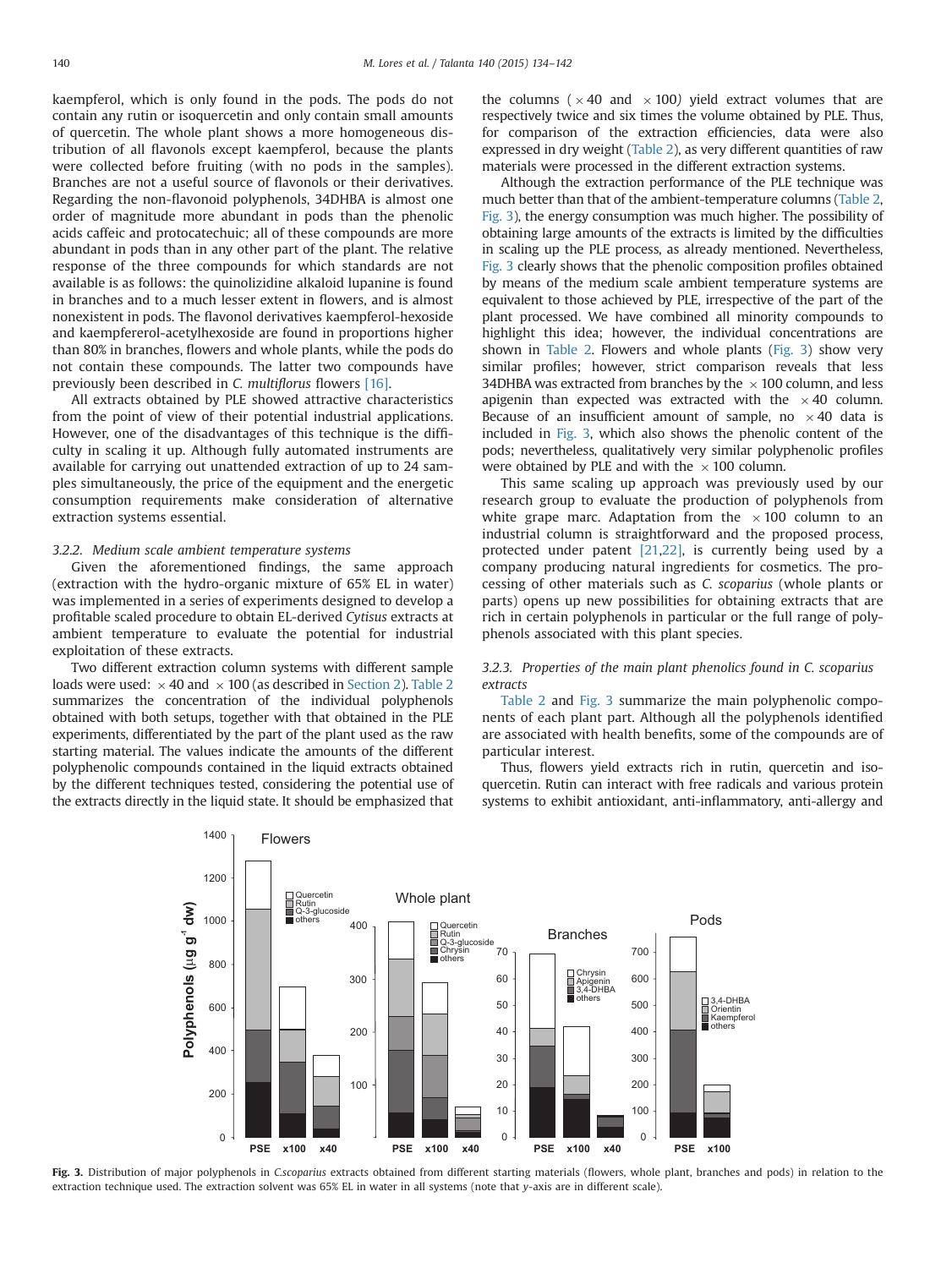<span id="page-7-0"></span>antitumor activity [\[28\]](#page-8-0). Isoquercetin has notable antifungal activity [\[29\]](#page-8-0), and quercetin displays potentially anticancer properties [\[30\]](#page-8-0).

The extracts from branches are rich in chrysin and apigenin. Both flavones were equally able to reduce locomotor activity in rats; however, while chrysin exhibited a clear anxiolytic effect, apigenin did not [\[31\].](#page-8-0) Nevertheless, besides having anti-inflammatory and antioxidant properties, apigenin has gained particular interest as a health promoting agent compared with other structurally-related flavonoids [\[32\]](#page-8-0). In addition to the anxiolytic effects of chrysin, this flavone has potent antioxidant and antimicrobial activities [\[33](#page-8-0),[34\]](#page-8-0). Lupanine is an alkaloid that mainly appears in branches too [18].

The pods contain important amounts of kaempferol and orientin. The health benefits associated with kaempferol have been also recently reviewed [\[35\]](#page-8-0) highlighting its successful combination with conventional chemotherapeutic drugs. Interestingly, the historical use of kaempferol as a dyestuff material for textiles has recently been reported [\[36\]](#page-8-0). Orientin displays a wide variety of antiviral, antioxidant, antimicrobial and even radioprotection activity [\[37,38\].](#page-8-0)

As already mentioned, the extracts from the whole plants contain all the target compounds except kaempferol, due to the absence of pods in the samples.

#### 3.3. Antimicrobial activity

The antimicrobial activity of the C. scoparius extract was evaluated by determining the Minimal Inhibitory Concentrations (MICs), as described in [Section 2](#page-1-0). The extracts obtained by the  $\times$  100 column in 65% EL in water were tested. The results show that the solvent (vehicle) plays an important role in the antibacterial behavior of the C. scoparius extracts, with a MIC of 3% by itself; this behavior differed depending on the microorganism evaluated. For Gram-positive species (S. aureus and Bacillus spp.) the MIC decreased from 3% to 2%, revealing that the polyphenols contained in the extract exerted a positive antibacterial action. Nevertheless, testing with a Gram-negative bacterium (E. coli) yielded an unexpected increase in the MIC from 3% to 4% when using the extract. This shows that the extract may confer some type of protective effect to this bacterial species. Finally, experiments with the fungus C. albicans produced the same MIC value (3%) for both the control and for the shrub extract.

These results are consistent with those published by Liu et al. [\[34\]](#page-8-0) regarding the antimicrobial activity of some individual flavonoids contained in extracts of Halostachys caspica against Grampositive bacteria of the same genera tested here; specifically, the polyphenols found in both extracts are chrysin, quercetin and isoquercetin. However, in relation to the antimicrobial activity against Gram-negative bacteria and fungi, the results are different from those obtained by the aforementioned authors. Regarding fungi, the species assessed are different in nature (spore and non-spore). It should also be noted that testing the antibacterial activity of the individual compounds isolated from the extract is not equivalent to testing a multicomponent extract, which may yield synergistic or antagonistic effects. Therefore, we believe that the present findings regarding the antibacterial activity of the hydro-organic extracts from C. scoparius are very interesting and promising. We are carrying out further research on this topic in collaboration with a microbiology research group at our university.

#### 4. Conclusions

Ethyl lactate has resulted an efficient extraction solvent for polyphenols from C. scoparius. Analysis of the extracts obtained revealed high contents of plant phenolics and high levels of antioxidant activity. Cytisus therefore appears to be a suitable raw material for obtaining bioactive compounds. Good results have been obtained with whole plant extracts; nevertheless, extracts enriched in a particular polyphenol can be obtained from different parts of the plant. Furthermore, the determinations carried out showed the strong extraction capacity of ethyl lactate, which is comparable to or even better than that of other commonly used extraction solvents, with the additional advantage of being compatible with food, cosmetic and pharmaceutical uses. Qualitatively similar extracts were obtained either by using PLE or medium-scale-ambient-temperature systems, these last giving larger volumes of extract with lower energy cost. Thus, two options are proposed in this work: to get a more concentrated extract in low volume by PLE or to get a less concentrated extract ready to use in the liquid state; the latter obtained by a process definitely much easier to scale-up. Additionally, the antimicrobial activity of these extracts was tested, showing strong antibacterial activity against Gram  $+$  ve bacteria. To properly evaluate the activity against Gram –ve and fungi, additional experiments are currently being conducted.

#### Acknowledgments

This research was financially supported by projects CN 2012/ 299, CN 2012/305 and GPC2014/035 (Xunta de Galicia, Spain). We also appreciate the collaboration of the researchers from the Biotechnology Group, Department of Microbiology and Parasitology, University of Santiago de Compostela (Spain) in carrying out the antimicrobial activity assays.

#### References

- [1] [M. Herrero, M. Castro-Puyana, J.A. Mendiola, E. Ibanez, Trends Anal. Chem. 43](http://refhub.elsevier.com/S0039-9140(15)00187-3/sbref1) [\(2013\) 67](http://refhub.elsevier.com/S0039-9140(15)00187-3/sbref1)–83.
- [2] [J.J. Clary, V.J. Feron, J.A. Van Velthuijsen, Regul. Toxicol. Pharmacol. 27 \(1998\)](http://refhub.elsevier.com/S0039-9140(15)00187-3/sbref2) [88](http://refhub.elsevier.com/S0039-9140(15)00187-3/sbref2)–[97.](http://refhub.elsevier.com/S0039-9140(15)00187-3/sbref2)
- [3] [S. Aparicio, R. Alcalde, Green Chem. 11 \(2009\) 65](http://refhub.elsevier.com/S0039-9140(15)00187-3/sbref3)–78.
- [4] [C.S.M. Pereira, V.M.T.M. Silva, A.E. Rodrigues, Green Chem. 13 \(2011\)](http://refhub.elsevier.com/S0039-9140(15)00187-3/sbref4) [2658](http://refhub.elsevier.com/S0039-9140(15)00187-3/sbref4)–[2671.](http://refhub.elsevier.com/S0039-9140(15)00187-3/sbref4)
- [5] FDA 21CFR172.515, Food additives permitted for direct addition to food for human consumption, Subpart F: flavoring agents and related substances. Sec. 172.515 Synthetic Flavoring Substances and Adjuvants, vol. 21, no. 3, Code of Federal Regulations, 2014.
- [6] [E.F.S.A., EFSA J. 10 \(2012\) 24.](http://refhub.elsevier.com/S0039-9140(15)00187-3/sbref5)
- [7] [B.K. Ishida, M.H. Chapman, J. Agric. Food Chem. 57 \(2009\) 1051](http://refhub.elsevier.com/S0039-9140(15)00187-3/sbref6)–1059.
- [8] [M.D. Judge, C. Aab, Can. J. Chem. 91 \(2013\) 352](http://refhub.elsevier.com/S0039-9140(15)00187-3/sbref7)–356. [9] [I.F. Strati, V. Oreopoulou, Food Chem. 129 \(2011\) 747](http://refhub.elsevier.com/S0039-9140(15)00187-3/sbref8)–752.
- [10] [M.-T. Golmakani, J.A. Mendiola, K. Rezaei, E. Ibanez, J. Supercrit. Fluids 62](http://refhub.elsevier.com/S0039-9140(15)00187-3/sbref9) [\(2012\) 109](http://refhub.elsevier.com/S0039-9140(15)00187-3/sbref9)–115.
- [11] [G. Vicente, A. Paiva, T. Fornari, V. Najdanovic-Visak, Chem. Eng. J. 172 \(2011\)](http://refhub.elsevier.com/S0039-9140(15)00187-3/sbref10) [879](http://refhub.elsevier.com/S0039-9140(15)00187-3/sbref10)–[884.](http://refhub.elsevier.com/S0039-9140(15)00187-3/sbref10)
- [12] E.J. Herná[ndez, P. Luna, R.P. Stateva, V. Najdanovic-Visak, G. Reglero, T. Fornari,](http://refhub.elsevier.com/S0039-9140(15)00187-3/sbref11) Chem. Eng. Data 56 (2011) 2148-2152.
- [13] [L. Núñez-Regueira, J. Proup](http://refhub.elsevier.com/S0039-9140(15)00187-3/sbref12)ín-Castiñeiras, J.A. Rodríguez-Añón, Bioresour. [Technol. 91 \(2004\) 215](http://refhub.elsevier.com/S0039-9140(15)00187-3/sbref12)–221.
- [14] [L. Barros, L. Cabrita, M.V. Boas, A.M. Carvalho, I.C.F.R. Ferreira, Food Chem. 127](http://refhub.elsevier.com/S0039-9140(15)00187-3/sbref13) [\(2011\) 1600](http://refhub.elsevier.com/S0039-9140(15)00187-3/sbref13)–1608.
- [15] [J. Pinela, L. Barros, A.M. Carvalho, I.C.F.R. Ferreira, Food Chem. Toxicol. 49](http://refhub.elsevier.com/S0039-9140(15)00187-3/sbref14) [\(2011\) 2983](http://refhub.elsevier.com/S0039-9140(15)00187-3/sbref14)–2989.
- [16] [L. Barros, M. Dueñas, A.M. Carvalho, I.C.F.R. Ferreira, C. Santos-Buelga, Food](http://refhub.elsevier.com/S0039-9140(15)00187-3/sbref15) [Chem. Toxicol. 50 \(2012\) 1576](http://refhub.elsevier.com/S0039-9140(15)00187-3/sbref15)–1582.
- [17] [R. Sundararajan, N.A. Haja, K. Venkatesan, K. Mukherjee, B.P. Saha,](http://refhub.elsevier.com/S0039-9140(15)00187-3/sbref16)
- [A. Bandyopadhyay, P.K. Mukherjee, BMC Complement. Altern. Med. 6 \(2006\) 8.](http://refhub.elsevier.com/S0039-9140(15)00187-3/sbref16) [18] [R. Sundararajan, R. Koduru, Indo Am. J. Pharm. Res. 4 \(2014\) 2151](http://refhub.elsevier.com/S0039-9140(15)00187-3/sbref17)–2169.
- [19] [O.R. Pereira, A.M.S. Silva, M.R.M. Domingues, S.M. Cardoso, Food Chem. 131](http://refhub.elsevier.com/S0039-9140(15)00187-3/sbref18) [\(2012\) 652](http://refhub.elsevier.com/S0039-9140(15)00187-3/sbref18)–659.
- [20] [N. González, D. Ribeiro, E. Fernandes, D.R. Nogueira, E. Conde, A. Moure,](http://refhub.elsevier.com/S0039-9140(15)00187-3/sbref19) [M.P. Vinardell, M. Mitjans, H. Domínguez, J. Photochem. Photobiol. B: Biol. 125](http://refhub.elsevier.com/S0039-9140(15)00187-3/sbref19) [\(2013\) 83](http://refhub.elsevier.com/S0039-9140(15)00187-3/sbref19)–89.
- [21] M. Lores, C.García-Jares, M. Álvarez-Casas, M. Llompart, Extracto polifenólico a partir de residuos de uva blanca, Patent Number: 2 443 547\_B2 Oficina Española de Patentes y Marcas, Spain, 2012, pp. 1–18.
- [22] M. Lores, C. García-Jares, M. Álvarez-Casas, M. Llompart, PCT/ES2013/070526, 2013.
- [23] [V. Singleton, J.A. Rossi, Am. J. Enol. Vitic. 16 \(1965\) 144](http://refhub.elsevier.com/S0039-9140(15)00187-3/sbref20)–158.